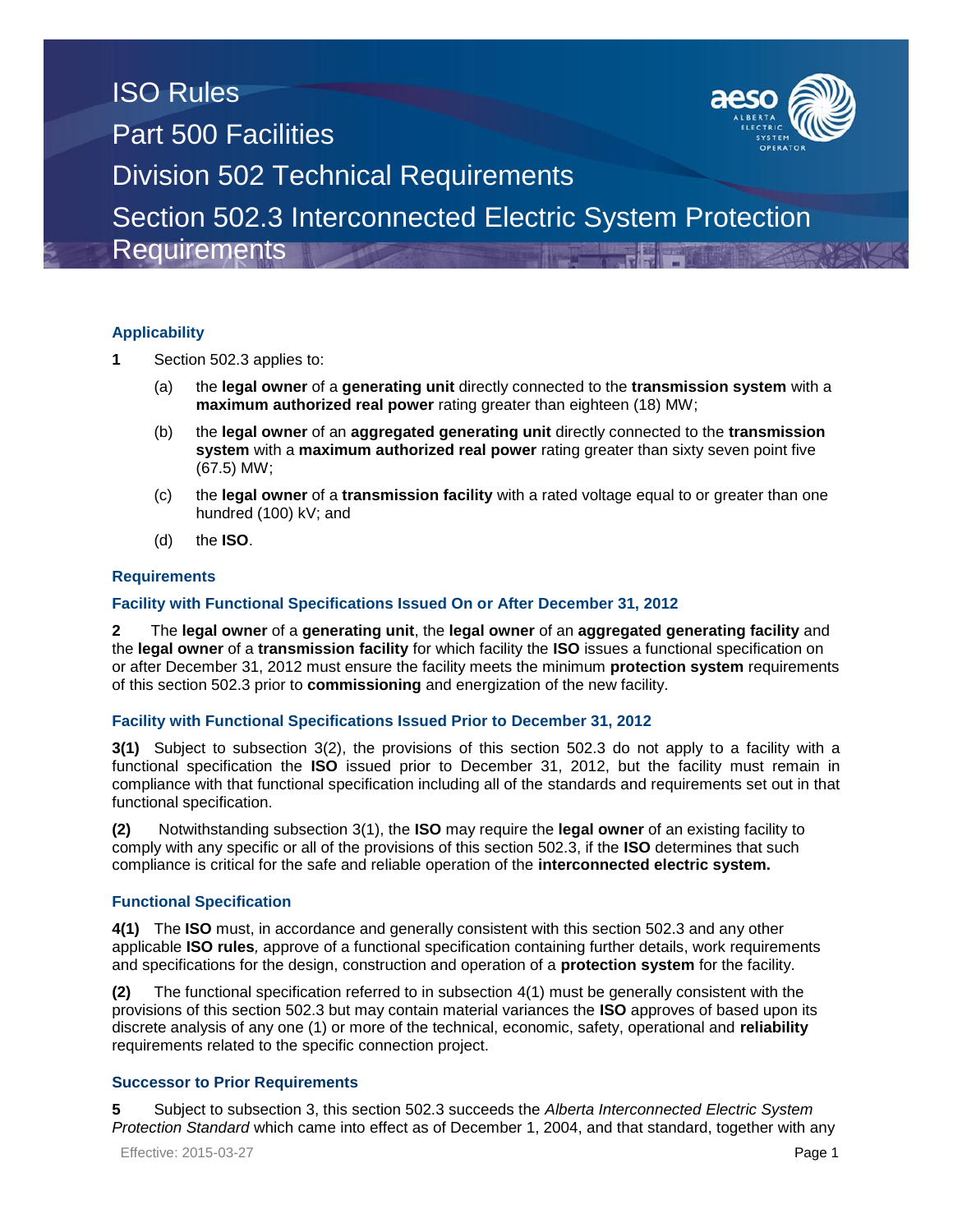other prior standards or drafts of standards on the subject matter no longer will be in force and effect as of December 31, 2012.

#### **Protection System General Requirements**

#### **Basic Requirements**

**6** The **legal owner** of a **generating unit**, the **legal owner** of an **aggregated generating facility** and the **legal owner** of a **transmission facility** must design, engineer and construct all **protection systems**  to:

- (a) successfully detect all phase-to-ground with ground impedance less than five (5) ohms, phase-to-phase-to-ground with ground impedance less than five (5) ohms, phase-to-phase, and three (3) phase faults on the protected equipment within the zone of protection;
- (b) initiate isolation of the faulted equipment from all sources;
- (c) coordinate with any adjacent **protection systems** and remain stable for faults external to the zone of protection; and
- (d) ensure cascade tripping does not occur.

#### **Requirement for Two (2) Protection Systems**

**7(1)** Except as otherwise specified in this section 502.3, all facilities of the applicable entities listed in subsection 1 must be equipped with no less than two (2) independently operating **protection systems**.

- **(2)** Each of the two (2) **protection systems** must:
	- (a) meet the operate time requirements set out in subsection 8;
	- (b) include, an independent secondary potential transformer winding, independent current transformer core, independent communication channel, independent interconnecting cable(s), independently protected direct current power supply and independent trip circuit, including breaker trip coil; and
	- (c) operate independent of and without interference from the other **protection system**.

**(3)** The relay for one (1) of the **protection systems** must be from a different manufacturer than the relay for the other **protection system**, or must operate on a different protection principle from the other **protection system**.

#### **Protection Relay Operate Times**

**8(1)** For bus protection relays, the primary protection relay operate times for phase-to-phase or three (3) phase bus faults must be:

- (a) specified to not exceed; or
- (b) tested to confirm they do not exceed,

the maximum operate times, expressed in cycles, in the following Table 1: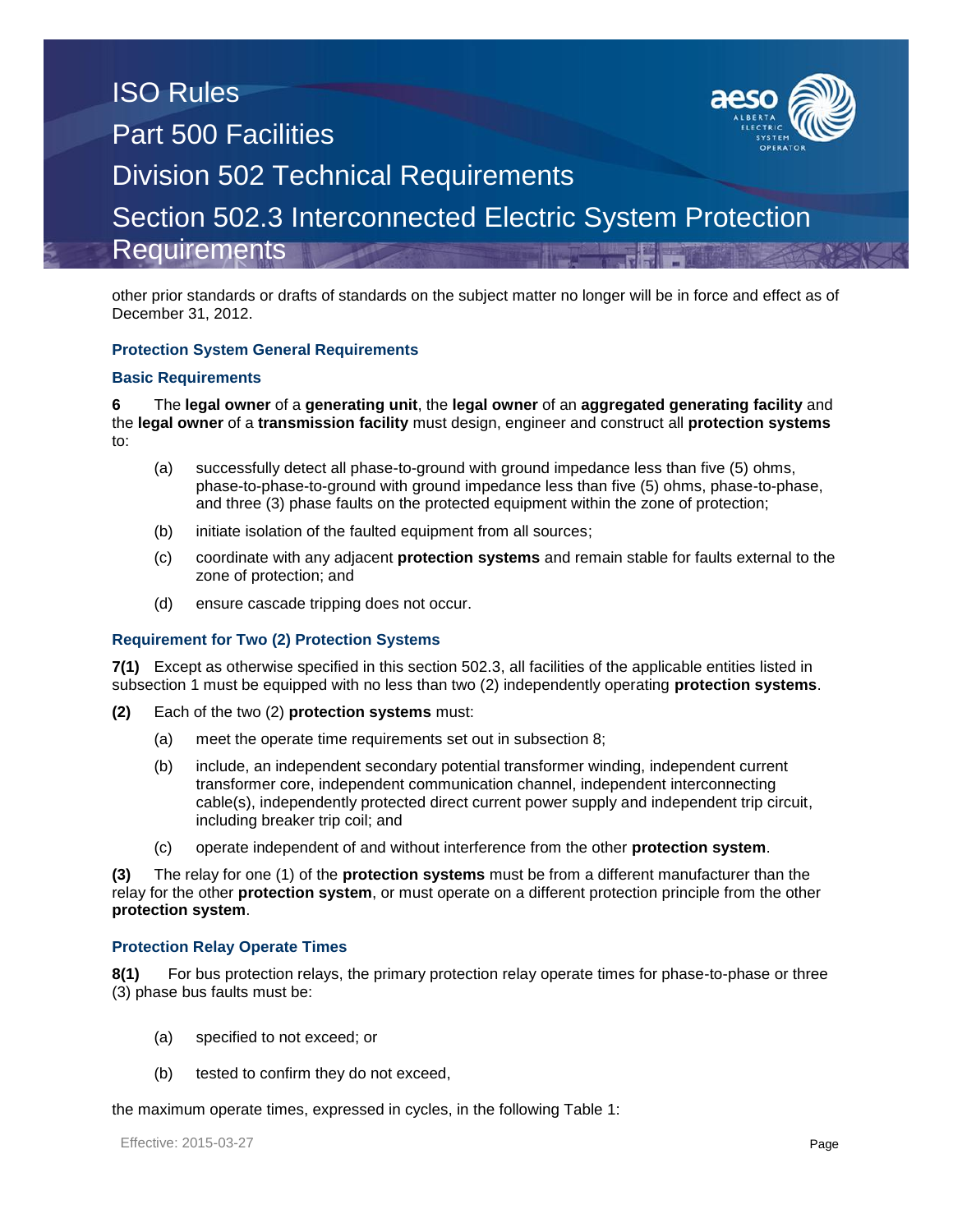

| Table 1                                     |                     |  |  |  |
|---------------------------------------------|---------------------|--|--|--|
| <b>Bus Protection Maximum Operate Times</b> |                     |  |  |  |
| <u>Voltage</u>                              | <b>Operate Time</b> |  |  |  |
| 500kV                                       | 1.50 cycles         |  |  |  |
| 240kV                                       | 1.50 cycles         |  |  |  |
| 138kV                                       | 2.00 cycles         |  |  |  |

**(2)** For line distance relays, the primary protection relay operate times for phase-to-phase or three (3) phase faults for near end faults on **bulk transmission lines** with two (2) terminals and two (2) sources that are long enough to have an effective zone 1 distance protection must be:

- (a) specified to not exceed; or
- (b) tested to confirm they do not exceed,

the maximum operate times, expressed in cycles, in the following Table 2:

| Table 2                         |                     |  |
|---------------------------------|---------------------|--|
| <b>Line Distance Protection</b> |                     |  |
| Voltage                         | <b>Operate Time</b> |  |
| 500kV                           | 1.00 cycles         |  |
| 240kV                           | 1.00 cycles         |  |
| 138kV                           | 2.00 cycles         |  |

**(3)** For line differential relays, the primary protection relay operate times for phase-to-phase or three (3) phase faults on **bulk transmission lines** with two (2) terminals and two (2) sources must be:

- (a) specified to not exceed; or
- (b) tested to confirm they do not exceed,

the maximum operate times, expressed in cycles, in the following Table 3:

| Table 3                             |                     |  |
|-------------------------------------|---------------------|--|
| <b>Line Differential Protection</b> |                     |  |
| Voltage                             | <b>Operate Time</b> |  |
| 500kV                               | 2.00 cycles         |  |
| 240kV                               | 2.00 cycles         |  |
| 138kV                               | 2.00 cycles         |  |

**(4)** The primary protection relay operate times for phase-to-phase or three (3) phase faults:

(a) within the zone of protection of equipment, including transformers, capacitor banks, reactors,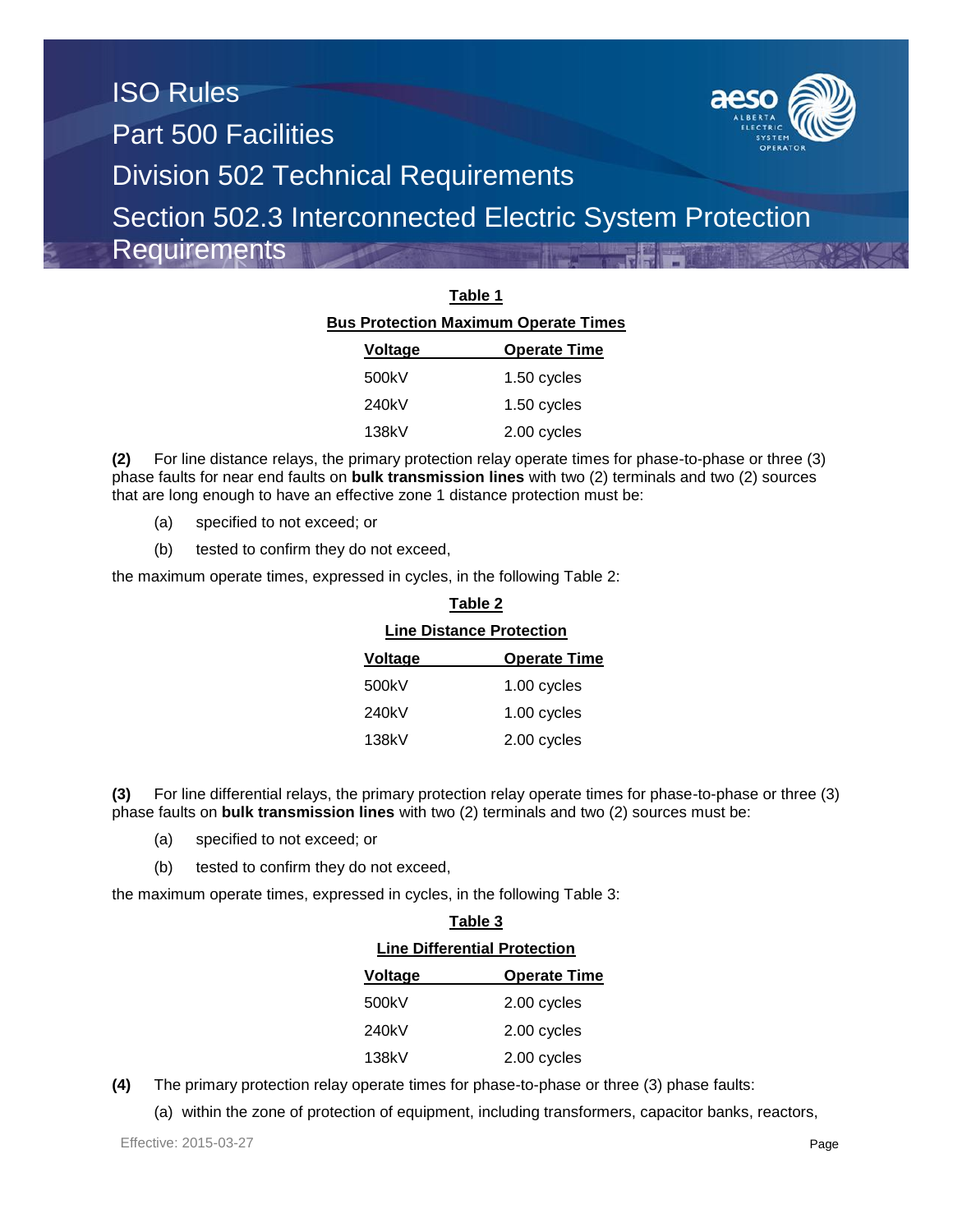and static VAR compensators; and

(b) close to the equipment's high voltage bushings that are connected to the **interconnected** 

### **electric system**;

must be:

- (a) specified to not exceed; or
- (b) tested to confirm they do not exceed,

the maximum operate times, expressed in cycles, in the following Table 4:

| i abie 4                    |                     |  |
|-----------------------------|---------------------|--|
| <b>Equipment Protection</b> |                     |  |
| Voltage                     | <b>Operate Time</b> |  |
| 500kV                       | 1.50 cycles         |  |
| 240kV                       | 1.50 cycles         |  |
| 138kV                       | 2.00 cycles         |  |

**Table 4**

#### **Instrument Transformers**

**9(1)** The **legal owner** of a **generating unit**, the **legal owner** of an **aggregated generating facility** and the **legal owner** of a **transmission facility** must ensure the facility uses protection class voltage and current transformers.

**(2)** Each **protection system** must have separate current cores and utilize separate secondary voltage transformer windings.

# **Voltage Transformers**

**10(1)** Voltage transformers for a facility must be wire wound, capacitive or optical voltage transformers, and any other form of transformer is prohibited.

**(2)** For two hundred and forty (240) kV or higher voltage facilities, **protection system** devices that require voltage transformer inputs to provide protection functions must be connected to voltage transformers that are directly connected to the protected element.

**(3)** For one hundred and forty four (144) kV or lower voltage facilities that utilize simple bus design, the use of common bus voltage transformers is acceptable.

# **Fuse Failure Alarm for Voltage Transformers**

**11** A voltage transformer used for protective purposes, including synchronism checking, must have a loss of potential alarm.

# **Current Transformers**

Effective: 2015-03-27 **Page 12(1)** A current transformer used in a **protection system** must be either magnetic or optical, and must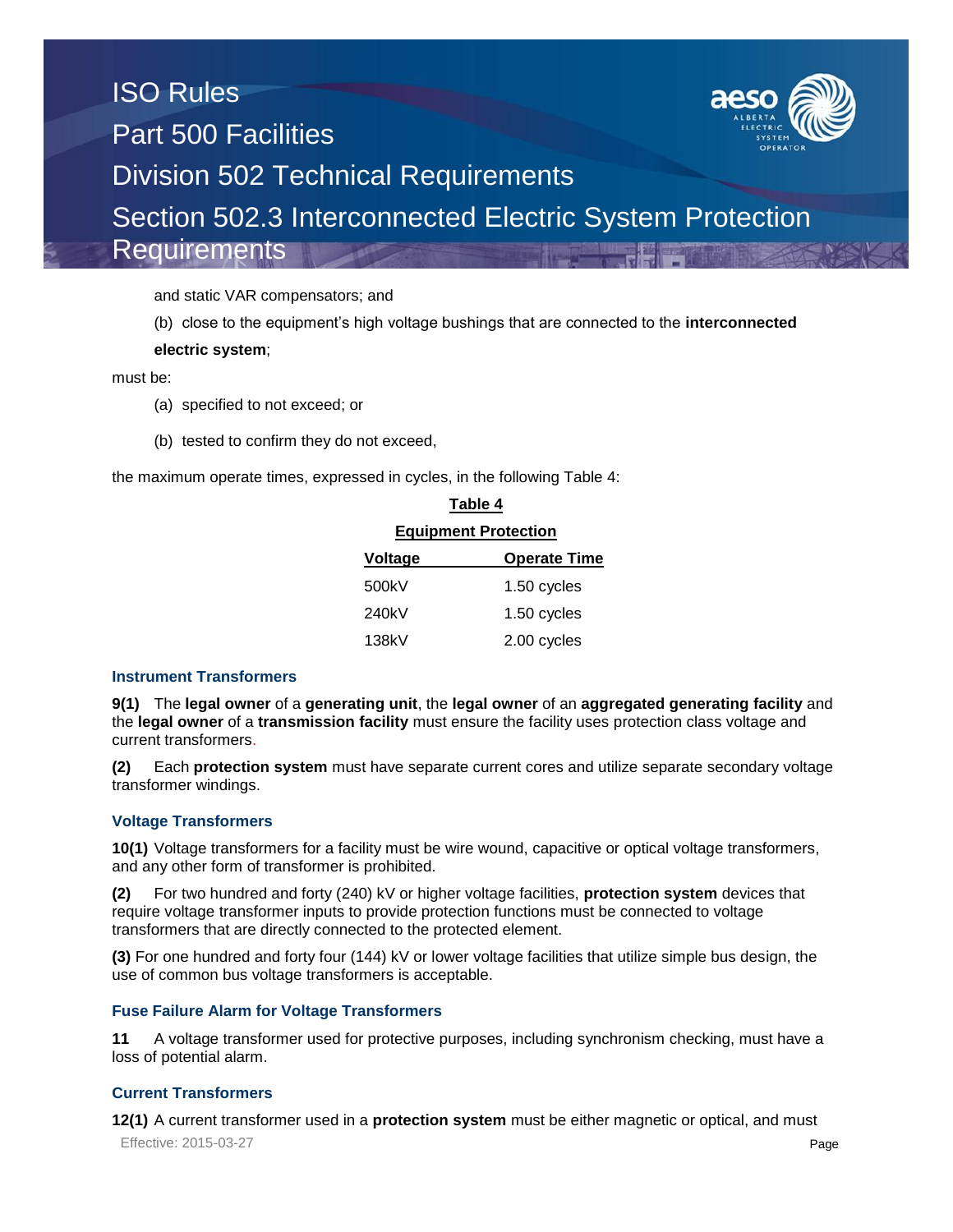not be the limiting element in the **transmission facility's** rating.

**(2)** The maximum available current transformer ratio must be sized for the ultimate fault level of the facility as set out in the functional specification.

**(3)** A current transformer used in a **protection system** must meet the two point five (2.5L) low internal secondary impedance accuracy requirement as set out in *CAN/CSA-C60044-1:07, Instrument transformer – Part 1: Current transformers, Table 1B*, or an equivalent accuracy requirement at its maximum possible ratio, regardless of the ratio actually being utilized.

### **Protection System Power Supply**

**13(1)** The direct current supply for each of the two (2) **protection systems** for a facility must be protected such that a direct current fault within one (1) of the **protection systems** is isolated and will not affect the operation of the other **protection system**.

**(2)** A **protection system** must be such that it may be isolated from its direct current supply without affecting the operation of any other **protection system**.

#### **Event Capture**

**14(1)** For each zone of protection, there must be a **protection system** with no less than one (1) relay or digital style fault event recorder to capture wave form event records.

**(2)** Faults within the zone of protection must trigger an event capture.

**(3)** The event recorder must be able to time stamp an event to an accuracy level within one point zero (1.0) milliseconds of Universal Time Constant.

**(4)** All event records must be retrievable within twenty four (24) hours of request.

#### **Bulk Transmission Line**

#### **Ground Fault Resistance Coverage**

**15** If a **bulk transmission line** experiences a fault of the following type, then each of the two (2) **protection systems** for the **bulk transmission line** must initiate isolation of the fault:

- (a) single line-to-ground, with a minimum impedance of five (5) ohms; or
- (b) phase-to-phase-to-ground with a minimum impedance of five (5) ohms.

#### **Auto-Reclosing**

**16(1)** The **ISO** must, for two hundred and forty (240) kV or higher voltage **bulk transmission lines**, specify the type of auto-reclosing in the functional specification.

**(2)** When single pole trip and reclose is specified in the functional specification for a two hundred and forty (240) kV or higher voltage **bulk transmission line,** the following must be met:

- (a) auto-reclose single pole upon a single phase fault and not reclose for any multiphase fault, unless three (3) pole auto-reclosing operation or no reclosing is specifically requested in the functional specification;
- (b) not allow for more than one (1) attempt at each end of the **bulk transmission line** to auto-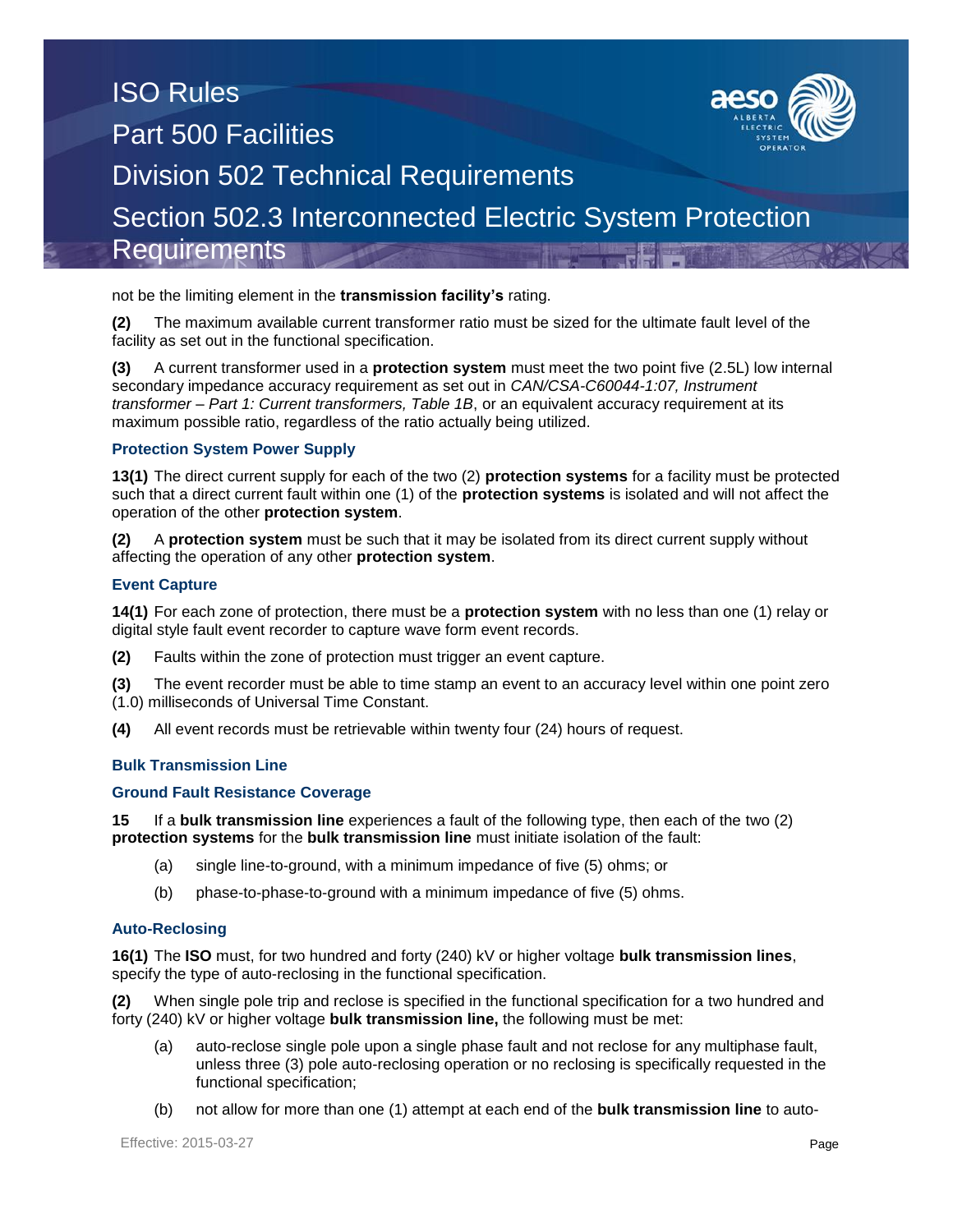#### reclose the **bulk transmission line**; and

- (c) have adequate dead time to ensure the secondary arc is extinguished.
- **(3)** A one hundred and forty four (144) kV or lower voltage **bulk transmission line** must:
	- (a) trip and auto-reclose three (3) pole once for all fault types unless no reclosing is specified in the project functional specification and
	- (b) have adequate dead time to ensure any secondary arc is extinguished

#### **Auto–Reclosing Prohibition**

**17(1)** If a **bulk transmission line** is a dedicated single line connecting from a **generating unit** or any **aggregated generating facility** to the **interconnected electric system**, then the installation of autoreclosing equipment is prohibited, unless specifically provided for in the functional specification. **(2)** Auto-reclosing on cables is not permitted

#### **Switch onto Fault**

**18** Instantaneous tripping must occur for the entire length of the **bulk transmission line** if upon an auto-reclose the fault re-establishes.

#### **Synchronism Check Relaying**

**19** For all two hundred and forty (240) kV and higher voltage **bulk transmission line** breakers, a synchronism check relay must be used for all three (3) pole closing but those breakers that switch only a load transformer, a capacitor, or a reactor, and have no power source of their own, do not require a synchronism check relay.

#### **Distance or Impedance Protection Systems**

**20** A **protection system** for a **bulk transmission line** utilizing distance or impedance protection as a primary manner of protecting a two (2) terminal, two (2) source **bulk transmission line** must have:

- (a) no instantaneous distance element, such as zone 1, reach past the remote bus; and
- (b) at least one (1) distance element, such as zone 2, overreach the remote bus.

#### **Differential Protection Systems**

**21(1)** On **bulk transmission lines**, the use of differential protection is acceptable.

- **(2)** Upon communication failure:
	- (a) the **protection system** must still be capable of fault detection and tripping; and
	- (b) protection relay operate times slower than those specified in subsection 8(3) are acceptable.

#### **Stub Protection**

Effective: 2015-03-27 **Page 22** Any stubs created by opening line motorized disconnects must be protected by two (2) **protection**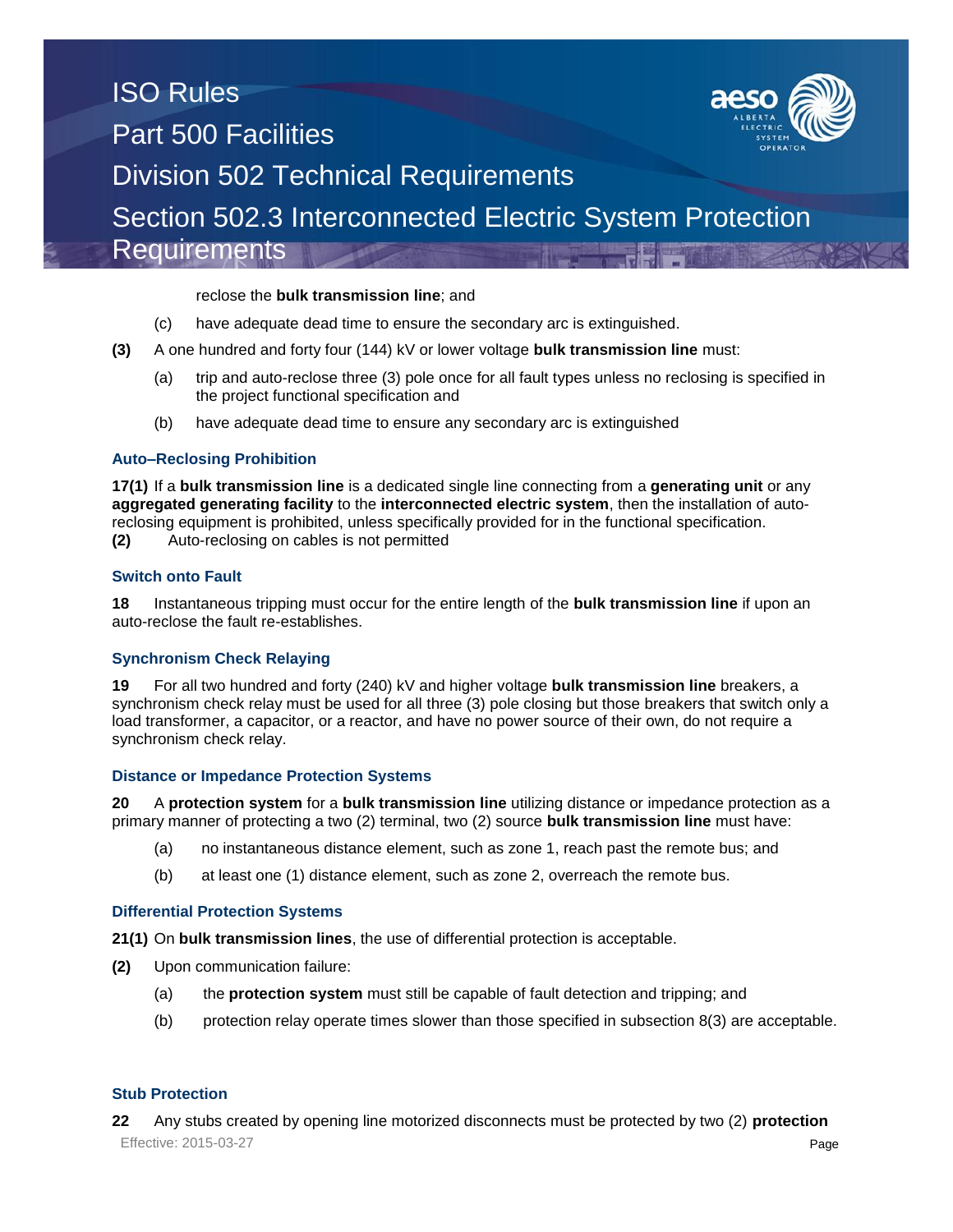#### **systems.**

#### **Protection System Communications**

**23** Each communication system utilized in a **protection system** must be designed to have an overall availability of not less than ninety nine point nine nine (99.99) percent unless specified otherwise in the functional specification.

#### **Three (3) Terminal Lines**

**24(1)** For a new three (3) terminal **bulk transmission line**, regardless of source or load locations, communications between all three (3) terminals is required.

**(2)** Notwithstanding subsections 6(c) and 24(1), if a protection study is undertaken identifying the level of mis-coordination and associated risks, the **ISO** may choose to grant an exemption in the functional specification.

**(3)** Clearing times for faults on the three (3) terminal line must comply with the requirements the **ISO** specifies in the functional specification for the facility.

#### **Bulk Transmission Line Connected Reactors**

**25(1)** The line reactor for a two hundred and forty (240) kV or higher voltage **bulk transmission line** must be equipped with two (2) **protection systems**.

- **(2)** The reactor **protection systems** must be in compliance with the following requirements:
	- (a) a phase reactor must be equipped with two (2) differential **protection systems**;
	- (b) a phase reactor must be equipped with a phase and residual over-current **protection system**, which may be included in one (1) of the differential **protection systems**;
	- (c) an oil-filled reactor must have non-electrical **protection systems** with the same requirement as an oil-filled transformer; and
	- (d) a neutral reactor must be either included in an overall zero sequence differential zone or equipped with a single phase differential **protection system** and must also be equipped with a second differential protection or over-current protection as backup.

#### **Switch Onto Fault Protection – Manual Close**

**26(1)** A **bulk transmission line** terminal must be equipped with switch onto fault protection as identified in subsection 18 for **operator**-initiated breaker close.

**(2)** For a manual switch onto fault event, auto-reclose must be blocked.

#### **Positive, Negative, Zero (0) and Mutual Impedances**

**27** For the protection of a **bulk transmission line**, the **protection system** equipment and settings must take into account the zero (0) sequence mutual coupling during fault conditions, and the underreach or over-reach of the distance element must be either mitigated or the zone reaches adjusted accordingly.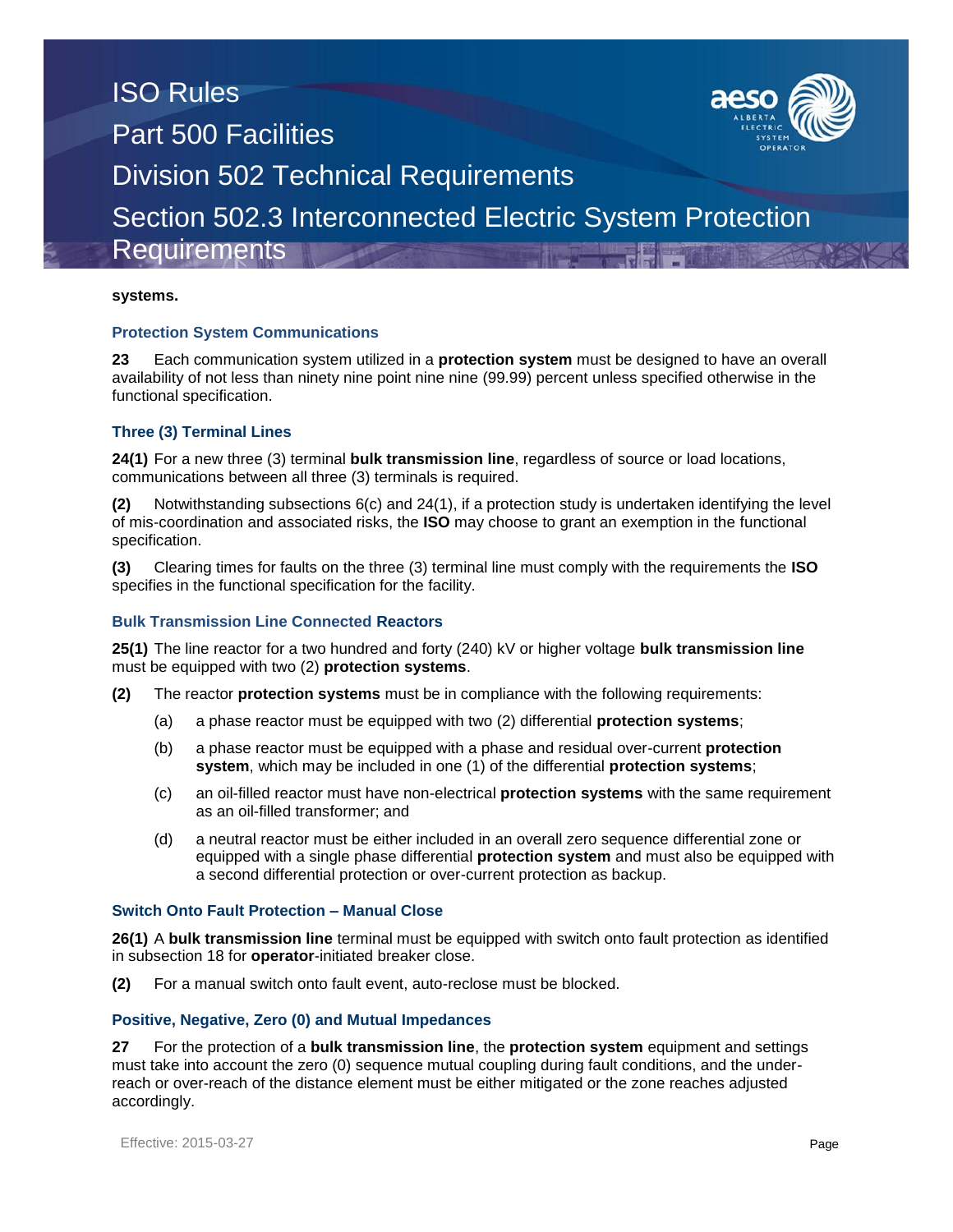### **Five Hundred (500) kV Protection System Setting Verification**

**28** A five hundred (500) kV line **protection system** utilizing distance or impedance protection as its primary protection must have settings verified utilizing real-time digital simulation.

#### **Substations**

#### **Transformers**

**29(1)** All transformers with a base rating less than twenty-five (25) MVA must have:

- (a) one (1) independent overcurrent **protection system** installed on the high voltage side;
- (b) one (1) independent differential **protection system**;
- (c) an oil level alarm;
- (d) a minimum of gas accumulation alarming and gas surge protection tripping; and
- (e) two (2) levels for thermal alarm and the time between the first alarm and the second alarm must allow time to take action to unload the transformer.
- **(2)** A transformer with a base rating of twenty five (25) MVA or larger must have:
	- (a) one (1) overcurrent **protection** system which may be combined with a differential protection system;
	- (b) two (2) independent differential **protection systems**;
	- (c) an oil level alarm;
	- (d) a minimum of gas accumulation alarming and gas surge protection tripping; and
	- (e) two (2) levels for thermal alarm and the time between the first alarm and the second alarm must allow time to take action to unload the transformer.

**(3)** All transformers with tertiary windings that are used for loads, such as station service, must have the tertiary windings included in the transformer differential protection zone.

#### **Two Hundred and Forty (240) kV and Higher Voltage Substation Bus Protection**

**30(1)** All two hundred and forty (240) kV and higher voltage substation buses must have two (2) bus **protection systems**.

**(2)** All two hundred and forty (240) kV and higher voltage substation bus **protection systems** must trip all associated breakers to isolate the fault.

#### **One Hundred and Forty Four (144) kV and Lower Voltage Substation Bus Protection**

**31(1)** All one hundred and forty four (144) kV and lower voltage substation buses must have two (2) bus **protection systems.**

**(2)** If protection studies show that the remote line **protection systems** can clear a bus fault in zero point six (0.6) seconds, then the remote line **protection systems** can be considered to be one (1) of the two (2) **protection systems** required in subsection 31(1).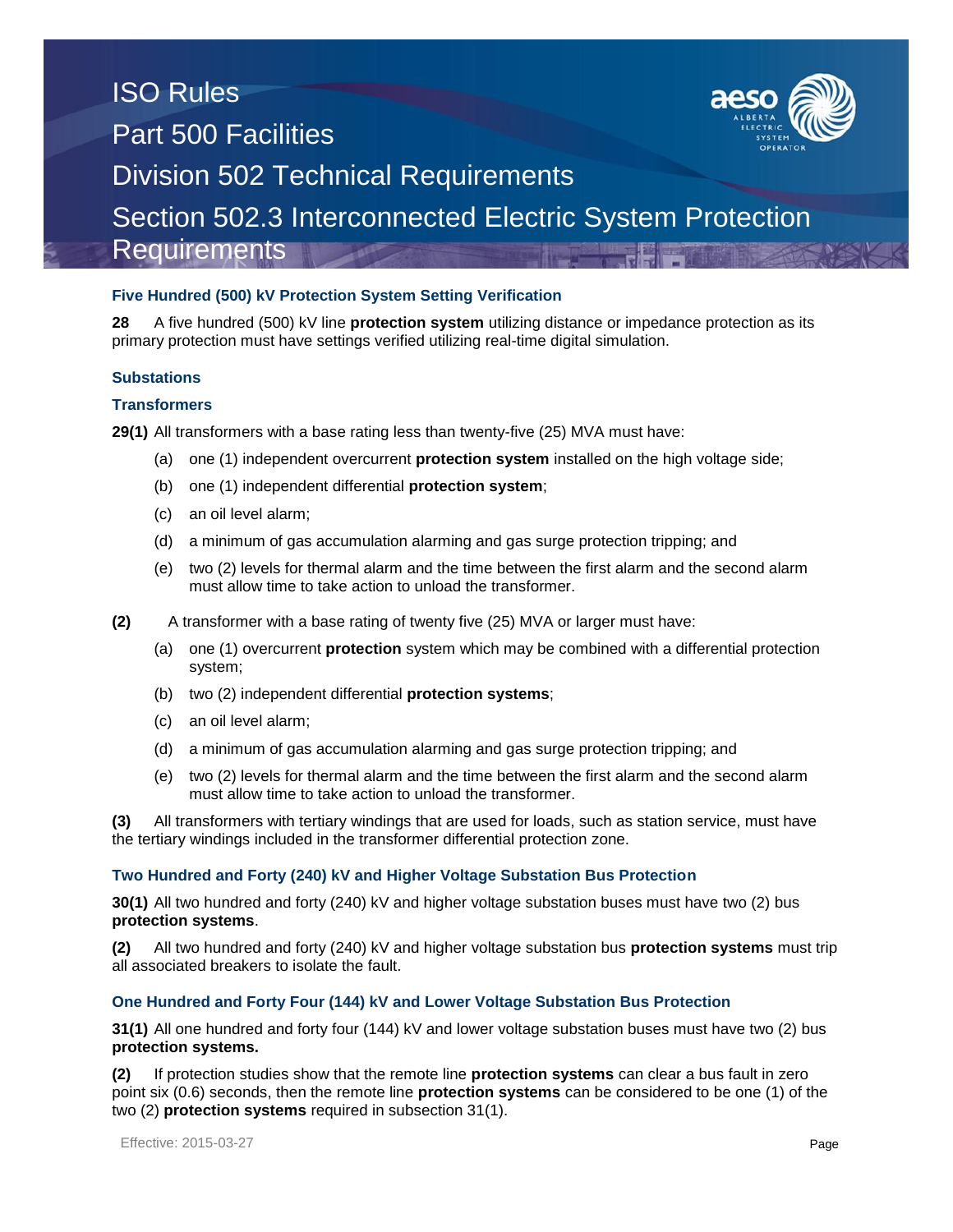# ISO Rules Part 500 Facilities Division 502 Technical Requirements



Section 502.3 Interconnected Electric System Protection

**Requirements** 

**(3)** All one hundred and forty four (144) kV and lower voltage substation bus **protection systems** must trip all associated breakers to isolate the fault.

# **Ring Bus Protection**

**32** Notwithstanding subsections 30 and 31, ring bus configured substations that have two (2) overlapping system element **protection systems** that are capable of stub protection as identified in subsection 22 do not require additional bus protection.

# **Substation Shunt Capacitor Banks**

**33(1)** Auto-restoration of a faulted capacitor bank is prohibited.

**(2)** Two (2) over-current **protection systems** must be applied to shunt capacitor banks to detect major faults such as a phase-to-phase fault or phase-to-ground fault.

**(3)** For wye or wye-wye shunt capacitor banks, at least one (1) **protection system** must be applied which provides both an alarm and a trip level to detect capacitor bank unit or capacitor bank element failure.

### **Substation Shunt Reactor Banks**

**34** The **protection systems** for shunt reactor banks must comply with the following:

- (a) one hundred and forty four (144) kV and lower voltage reactors must be equipped with a minimum of one (1) independent phase differential and one (1) independent over-current **protection systems**;
- (b) two hundred and forty (240) kV and higher voltage reactors must be equipped with two (2) differential **protection systems** and overcurrent protection which may be included in one (1) of the differential **protection systems**; and
- (c) an oil filled reactor, in addition, must have a minimum of gas accumulation alarming and gas surge protection tripping.

# **Breaker Failure Protection**

**35(1)** All breakers must have a minimum of one (1) breaker failure **protection system** and all protection trips excluding **remedial action scheme** trips must initiate a current or contact supervised breaker failure **protection system**.

**(2)** The **ISO** must identify the need for **remedial action schemes** to initiate breaker fail in the functional specifications on a project basis.

**(3)** For two hundred and forty (240) kV and higher voltage breakers, the breaker failure **protection system** must utilize direct tripping of all remote breakers utilizing communications.

**(4)** For one hundred and forty four (144) kV and lower voltage breakers, a breaker failure **protection system** must be installed which trips all:

- (a) local breakers; and
- (b) remote breakers: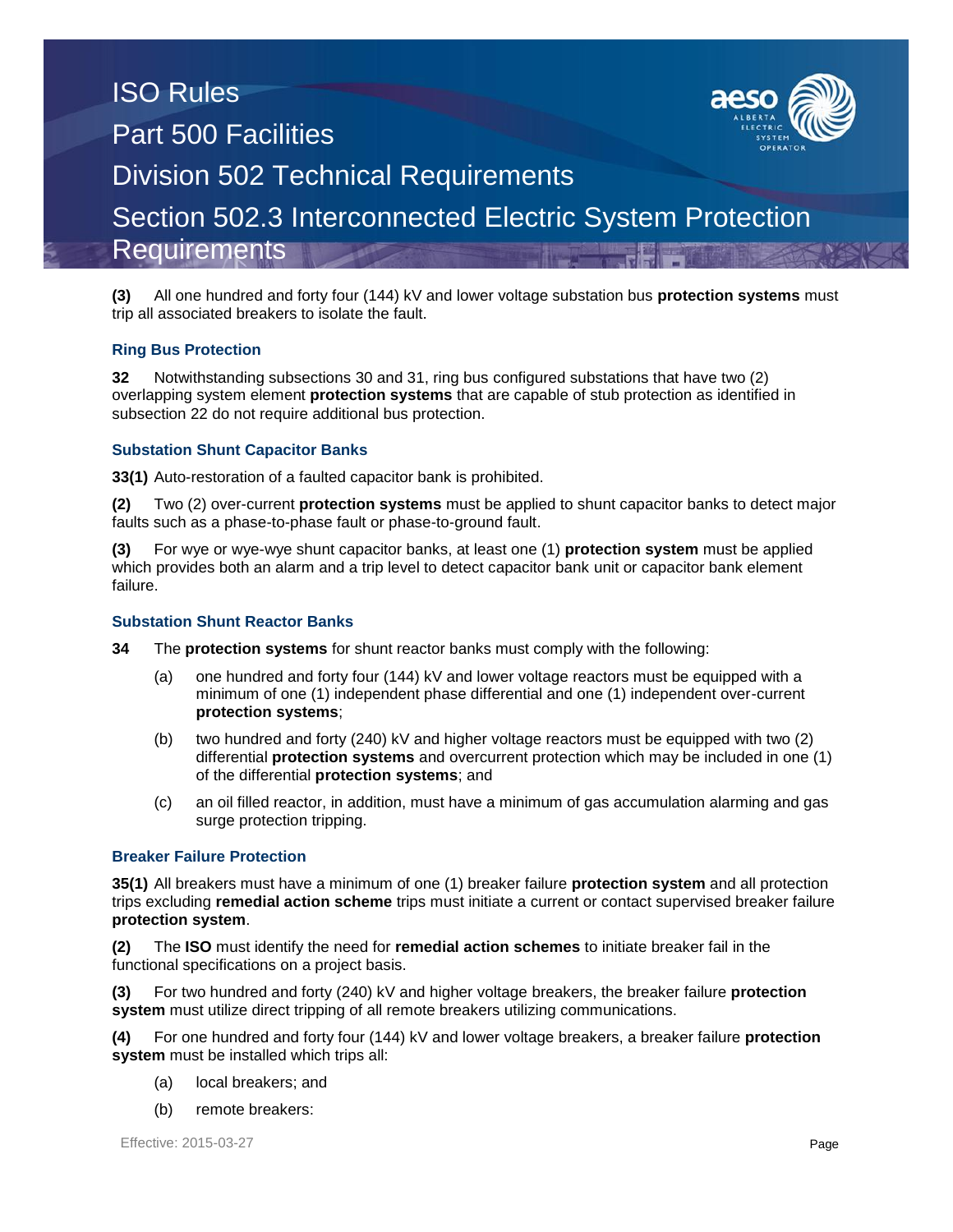- (i) by a communication system which, notwithstanding subsection 23, must be designed to have an availability of at least ninety nine point five (99.5) percent; or
- (ii) within a definite time period the **legal owner** of a **generating unit**, the **legal owner** of an **aggregated generating facility** or the **legal owner** of a **transmission facility**, as applicable, defines, and without thermally damaging additional facilities beyond the faulted facility.

**(5)** Regardless of subsection 35(4), the **ISO** may waive the requirements for tripping of the remote breakers if the affected **legal owner** of the **generating unit**, **the legal owner** of the **aggregated generating facility** or the **legal owner** of a **transmission facility** is prepared to accept the associated risks and the **ISO** documents such agreement in the project functional specifications.

**(6)** The maximum time delay for breaker fail operate time measured from the primary **protection system**'s trip output contact closing to the last local breaker receiving the open signal for solid single lineto-ground or three-phase faults that generate high fault currents must not be longer than:

- (a) six (6) cycles, being zero point one zero zero (0.100) seconds, for five hundred (500) kV breakers;
- (b) seven (7) cycles, being zero point one one seven (0.117) seconds, for two hundred and forty (240) kV breakers; and
- (c) twelve (12) cycles, being zero point two zero zero (0.200) seconds, for one hundred and thirty eight (138) kV and one hundred and forty four (144) kV breakers.

**(7)** For applications where free standing current transformers are used with live-tank breakers it is acceptable to have a breaker fail operation for faults located between the breaker and the current transformer.

# **Substation Transformer Ended Lines**

**36** For one hundred and forty four (144) kV and lower voltage transformer ended **transmission lines** without a breaker, the substation must be equipped with two (2) independent direct transfer trip communication channels to trip any remote end breakers.

#### **Generating Unit and Aggregated Generating Facility Protection**

#### **Inadvertent Energization**

**37** No facility may be designed, engineered or constructed such that there may be inadvertent energization of any **generating unit** or **aggregated generating facility** including through the station service bus.

# **Protection from Interconnected Electric System Faults**

**38** The **legal owner** of a **generating unit** and the **legal owner** of an **aggregated generating facility** must each ensure that their facilities have appropriate **protection systems** to protect the facilities from the effects of faults on the **interconnected electric system**.

# **Tripping**

Effective: 2015-03-27 **Page**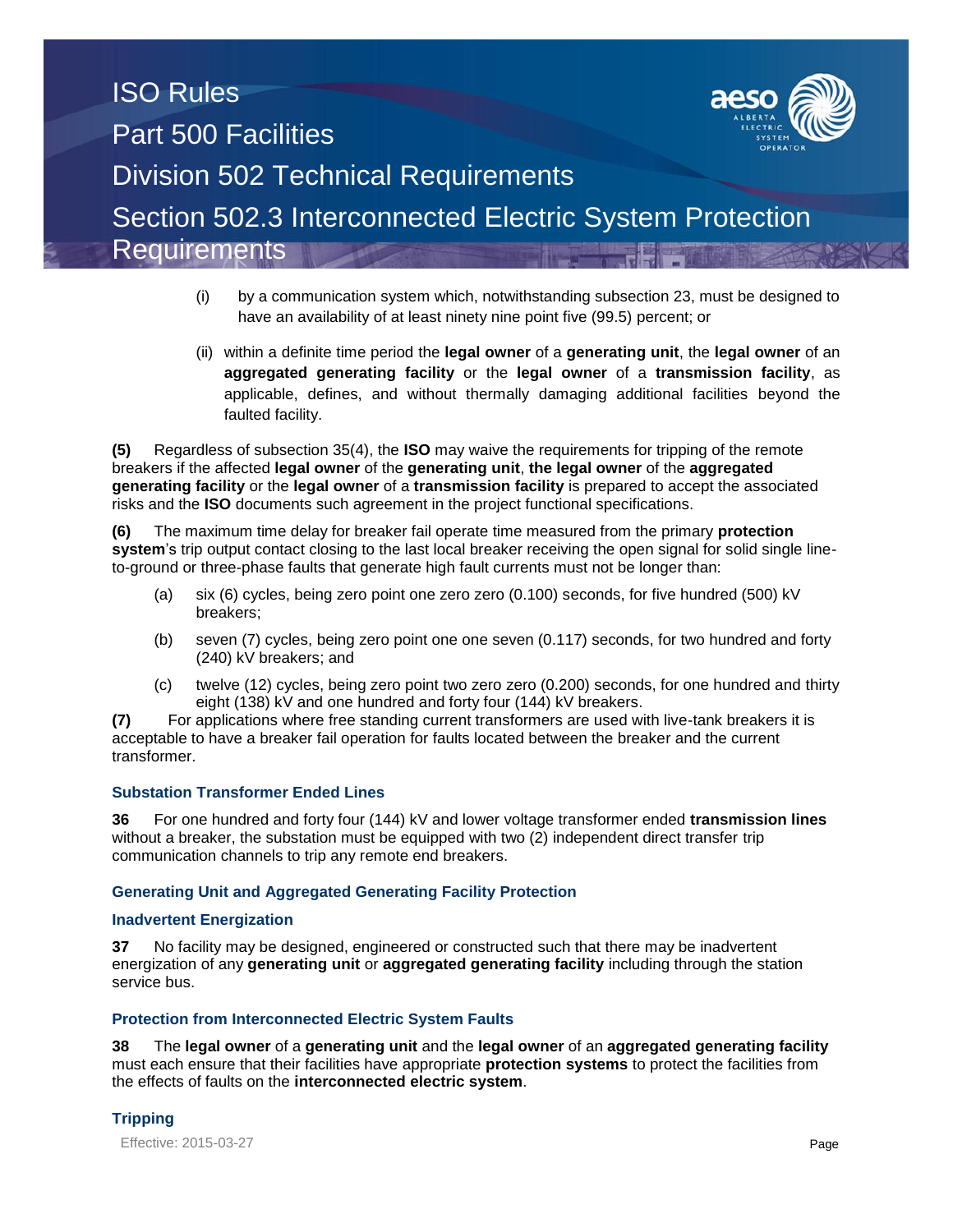**39(1)** If a **generating unit** or **aggregated generating facility** fault occurs, the **protection system** at a minimum, must isolate the fault from the **interconnected electric system** by opening the appropriate breakers and initiating breaker failure protection.

**(2)** If it is possible to energize or back-feed the **generating unit** or **aggregated generating facility** through the station service, then the **protection system** must also trip the low voltage station service breakers, including those with high-speed bus transfer schemes.

#### **Auto-Reclosing**

**40** Auto-reclosing of generator breakers after a **generating unit** or **aggregated generating facilities** fault is prohibited.

#### **Synchronizing**

**41** A synchronous **generating unit** or **aggregated generating facility** must be equipped with full synchronizing equipment, capable of assuming full control of the **governor system** and **automatic voltage regulator** during the synchronizing process.

#### **Sixty (60) Hz Synchronous Generating Units (other than wind turbines) Electrical Protection**

**42** A sixty (60) Hz synchronous **generating unit**, excluding any wind **aggregated generating facility**, must meet the following protection requirements:

- (a) two (2) **generating unit** differential **protection systems**;
- (b) two (2) **generating unit** and facility step up transformers **protection systems**;
- (c) two (2) high voltage bus **protection systems**; and
- (d) **generating unit** excitation transformers must have two (2) **protection systems.**

#### **Out of Step Condition**

**43** For any sixty (60) Hz synchronous **generating unit**, excluding wind **aggregated generating facilities**, impedance protection at the **generating unit** step-up transformer terminals must be applied to mitigate any out-of-step condition when an electric energy swing traverses either the **generating unit** or **generating unit** step-up transformer.

#### **Wind Aggregated Generating Facilities**

- **44** A wind **aggregated generating facility** must meet the following protection requirements:
	- (a) have two (2) **aggregated generating facility** step-up transformer **protection systems**; and
	- (b) have two (2) high voltage bus **protection systems**.

#### **Reverse Electric Energy Condition**

**45** Two (2) **protection systems** must be capable of detecting reverse power flowing into the **generating unit** and the **generating unit** must be removed from service if either of the **protection** 

Effective: 2015-03-27 **Page**